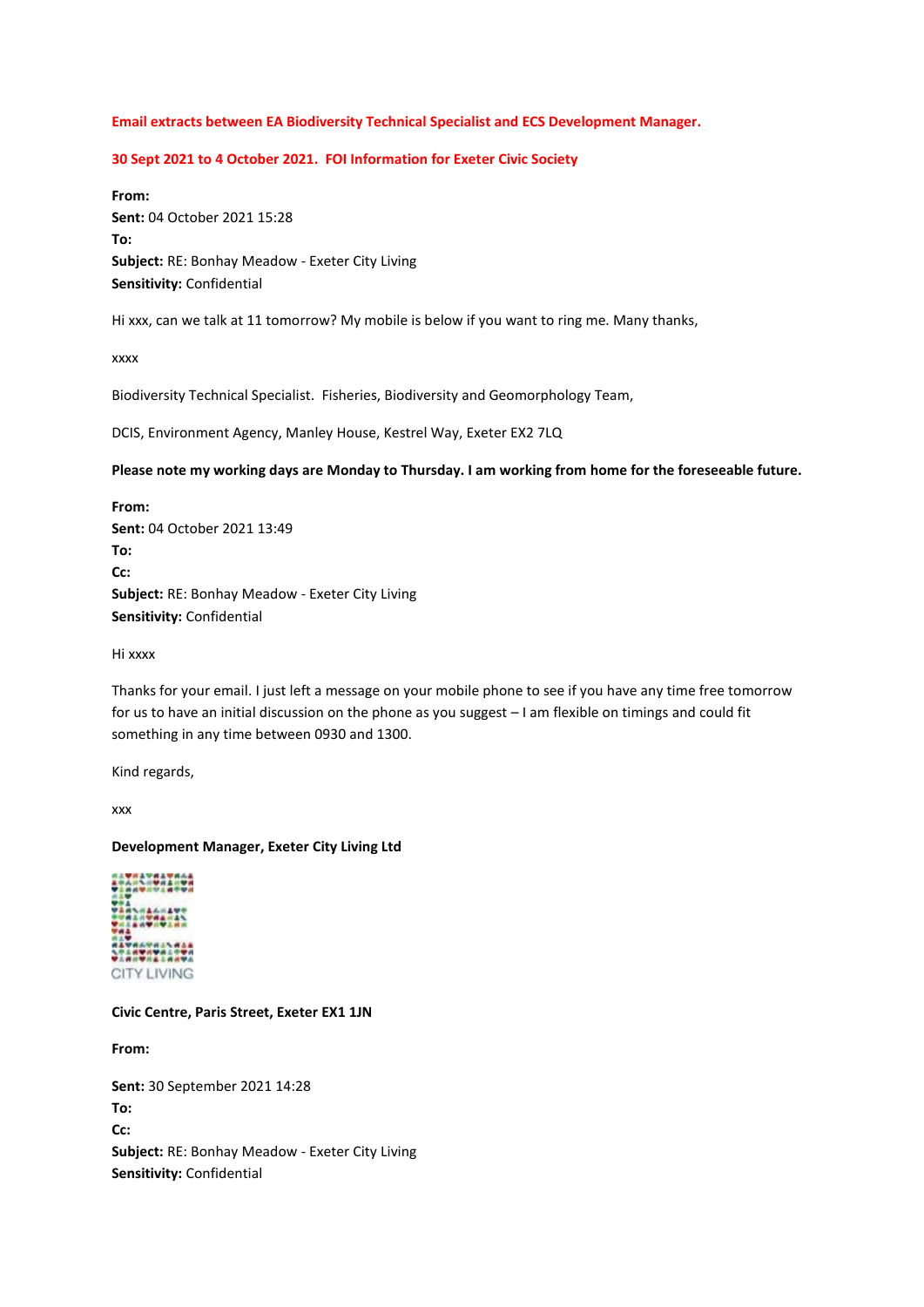Hi xxx, thanks for your email. I'm happy to talk through what has happened, the aspirations behind it and the vision for Bonhay Meadows landscaping that was part of the flood defence FDGIA funded scheme. I suggest a phone call to start with and then possibly a site visit – I live very locally, if that suits you.

I work Monday – Thursday and I am away from 18-30 October, so if you'd like to fit this in before then please let me know and I will look at availability – I can certainly start the conversation with you before then if that helps. I will check with xxx about cost recovery for advice.

Best wishes xx

Biodiversity Technical Specialist, Fisheries, Biodiversity and Geomorphology Team,

DCIS, Environment Agency, Manley House, Kestrel Way, Exeter EX2 7LQ

### **Please note my working days are Monday to Thursday. I am working from home for the foreseeable future.**

**From: Sent:** 30 September 2021 11:58 **To: Cc: Subject:** Bonhay Meadow - Exeter City Living **Sensitivity:** Confidential

Hi xx

I have been passed your contact details by xxx of Jacobs and xxx, who have both suggested you are the best person at the EA to have a preliminary chat with about biodiversity at Bonhay Meadow in Exeter.

Back in November 2020 we (ECL) had some useful dialogue with xxx, xxx and xxx to get some initial confidential EA Pre App Advice regarding flood risk considerations in relation to possible development opportunities ECL have been asked to look into at Bonhay Meadow.

We are aware of the River Orchard Project you were involved with as part of the new flood defence works and also of the FLOW project and volunteer group who look after the trees. We have not approached the group yet (or any other wider community groups such as Devon Wildlife Trust etc) as we want to get formal advice from you at the EA first to understand the work that has already been done/ aspirations for biodiversity and ecology on the site and consider this as part of any ideas that are discussed and may be taken forward.

Please can you give me a call or drop me a line to let me know your availability and the best mechanism for us to start a dialogue regarding the above. (I am due to send some further information to xxx and he is going to let me know if it will require some further cost recovered advice – if this is the case -would it be logical for a dialogue with you fall under the same order?)

I work part-time, so may not reply instantaneously, but I will reply when I am next at my desk.

Kind regards,

xxx

**Development Manager, Exeter City Living Ltd**